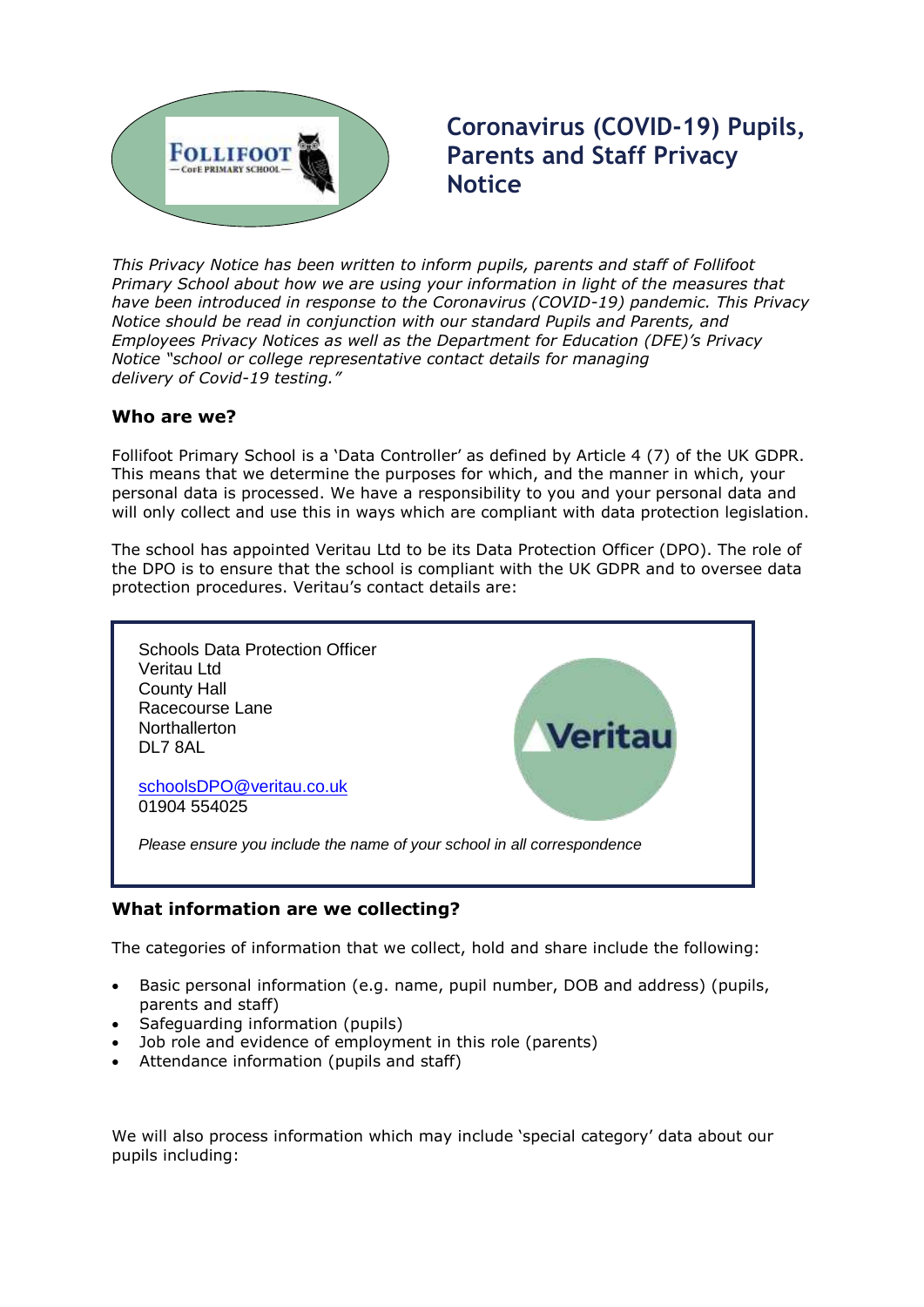- Information which identifies children that are 'vulnerable' (those who have a social worker, such as children in the care of the Local Authority and those children and young people up to the age of 25 with education, health and care (EHC) plans)
- Relevant medical information (pupils and staff).

## **Why do we process your personal data?**

We are processing this information to facilitate the provision of care for vulnerable children and the children of critical workers.

This involves:

- Processing pupil information to facilitate their learning and meet any care requirements that they have.
- Processing parents' employment information to confirm their status as a critical worker.
- Processing the information of staff members who have been redeployed in order to meet resourcing needs.

Any personal data that we process about our pupils and parents for these purposes is done so in accordance with Article 6 and Article 9 of the UK GDPR:

Article 6 (d) public task as supported by the Education Act 2002 for maintained schools (Section 175) or Non Maintained Schools Regulations 1999 for non-maintained schools (Section 3).

Article 9.2(i) of the UK GDPR, where it is in the public interest on Public Health Grounds. This data is processed under the obligations set out in Public Health legislation (Regulations 3(1) and (4) of the Health Service (Control of Patient Information) Regulations 2002 (COPI)) which allows the sharing of data for COVID related purposes and where it is carried out by [a health care professional OR someone who owes an equivalent duty of confidentiality to that data].

Please refer to our standard Pupils and Parents and Employees Privacy Notices for further information about the lawful basis we rely upon to process your data.

## **Who do we obtain your information from?**

Much of the information we process will be obtained directly from you. We will also process information received from:

- Department for Education (DfE)
- Local Education Authority. If your child is attending our school as a result of the COVID-19 pandemic response and your child's previous school was in a neighbouring LEA, then we may need to obtain information from this LEA.
- Previous schools attended

#### **Who do we share your personal data with?**

We are obliged to share attendance data with the Department for Education during this time. The following information will be shared:

- The names of all children who are in attendance on each day
- If the child is not enrolled at your school, the name of the school where the child is enrolled
- Whether the child is present on each day
- Whether the child has parents who are critical workers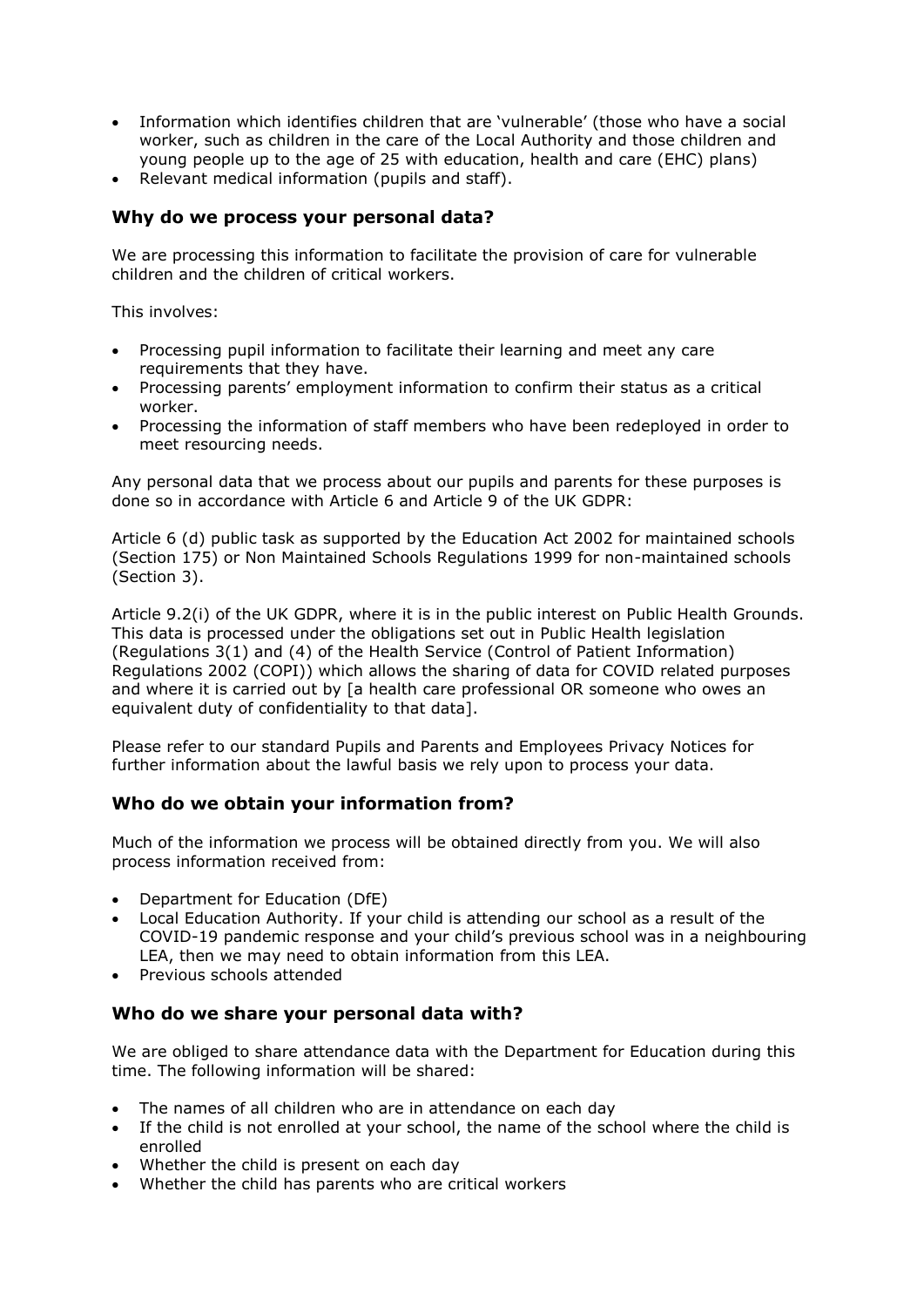- If the child is vulnerable e.g. they have on an education health and care plan (EHCP), have a social worker (CiN), or are looked after children
- If the child is on an EHCP
- If the child has a social worker
- The time the child signed into the school
- The time the child signed out of the school
- The number of children or staff members that are ill, isolating, shielding and whether there is a suspected or confirmed case of COVID-19.
- The number of children or staff members who have been asked to self-isolate by the NHS Test and Trace system.
- The number of children or staff members living with a clinically extremely vulnerable person.

We may also be required to share information with neighbouring Local Education Authorities if your child is attending our school as a result of the COVID-19 pandemic response and your child's previous school was in a neighbouring LEA.

For further details about who we share information with, please see our full Pupil and Parents and Employees Privacy Notices.

## **How long do we keep your personal data for?**

We will only retain your data for as long as it is necessary to do so. In respect of parents, we will not retain a copy of the evidence that you provide to us to prove that you are a critical worker.

For further details about retention of your data, please refer to our full Pupils and Parents and Employees Privacy Notices.

# **What rights do you have over your data?**

Under the UK GDPR data subjects have the following rights in relation to the processing of their personal data:

- to be informed about how we process your personal data. This notice fulfils this obligation
- to request access to your personal data that we hold, and be provided with a copy of it
- to request that your personal data is amended if inaccurate or incomplete
- to request that your personal data is erased where there is no compelling reason for its continued processing
- to request that the processing of your personal data is restricted
- to object to your personal data being processed

If you have any concerns about the way we have handled your personal data or would like any further information, then please contact our DPO on the address provided above.

If we cannot resolve your concerns you may also complain to the Information Commissioner's Office (the Data Protection Regulator) about the way in which the school has handled your personal data. You can do so by contacting:

First Contact Team Information Commissioner's Office